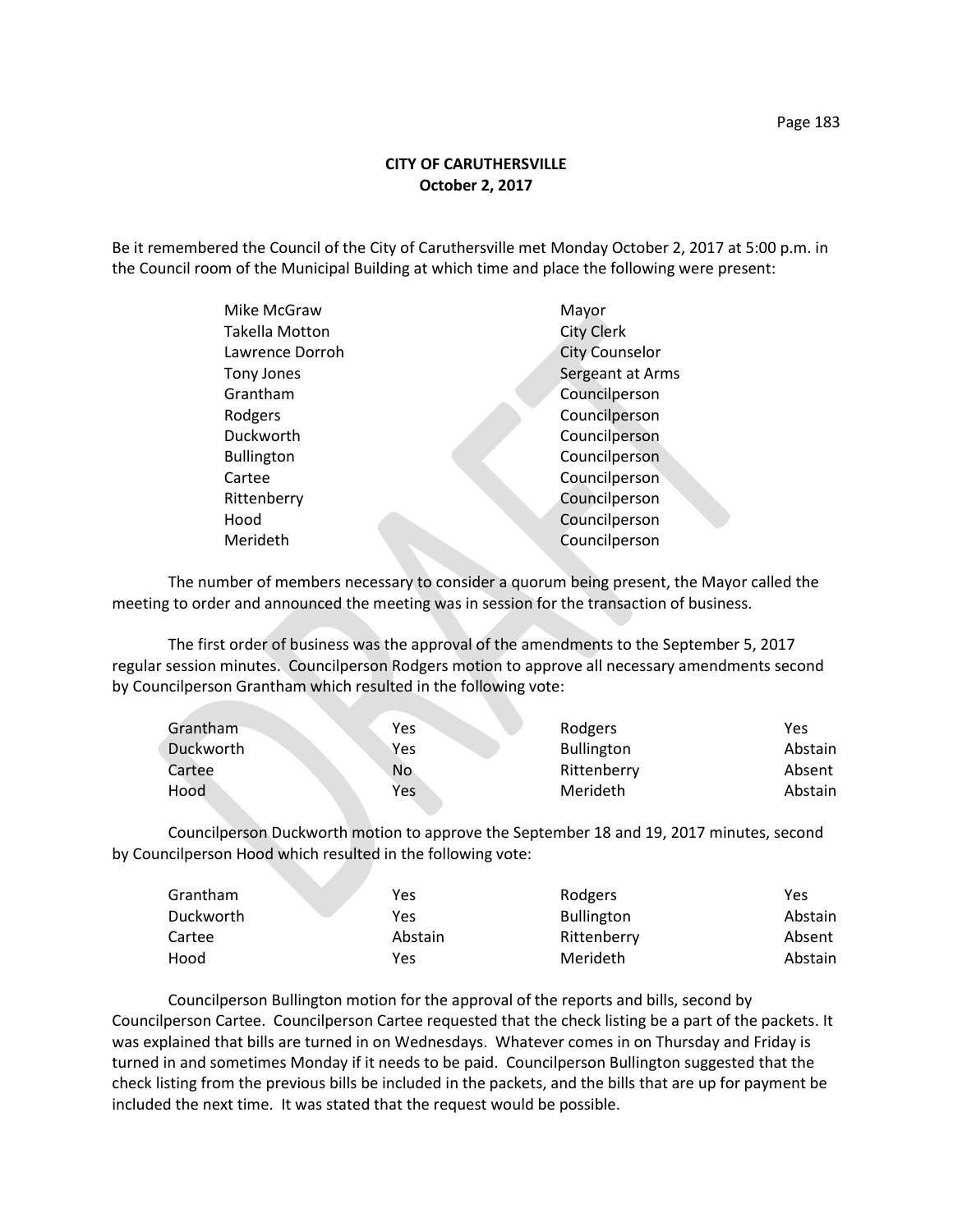## Page 184

The next order of business was the presentation of petitions, letters, and other communications. The City's workman's compensation provider had a meeting with the Safety committee and outlined the procedures that had to be taken to continue to qualify for dividend checks. In the past the receipt of the dividend checks were based on claims history and company performance, the payout being 3 and 4 percent of the premium. The dividend check is being replaced by a safety dividend program which can be as much as 15 percent based on premiums. Certain policies and procedures have to be in place for a point system. The calculation for the check is the Premium x Loss Ratio x Percentage of the Safety Points.

Mayor's report; The Mayor met with a potential tenant upon Mr. Rosen's request concerning the Wal-Mart building. A letter was presented drafted by Counselor Dorroh. Liberty Utilities has filed for a rate increase of \$9.51 per month with Missouri Public Service. The anticipated rate hearing will be held in February 2018, if it passes the rate change will occur in September 2018. Liberty Utilities have experienced a few hits on gas lines; they ask contractors to call 811 prior to digging. The Carnell property has been published in the paper, and a hearing will be scheduled by the end of October. Depending how the hearing goes the house will then be demolished. Bids will be opened October 24, 2017 at 2:00 p.m. at City Hall for the Marlar project. ASA has completed all the paving for the Street project. James Board accompanied the Republic crew Saturday for pickups that were missed Friday due to breakdowns. Ameren will be providing a cost to add lights to Industrial Drive. MOPERM has offered \$11,685.37 for the repair of the Recreation roof. The loss is \$16,909.56, recoverable depreciation is \$2,724.19, and the deductible is \$2,500, the City will only be out of the deductible. Mayor McGraw asked for authorization for bids to take place. Councilperson Grantham motion for bids for the Recreation roof, second by Councilperson Duckworth, which resulted in the following vote:

| Grantham  | Yes | Rodgers           | Yes |
|-----------|-----|-------------------|-----|
| Duckworth | Yes | <b>Bullington</b> | Yes |
| Cartee    | Yes | Rittenberry       | Yes |
| Hood      | Yes | Merideth          | Yes |

Medic One HVAC unit needs replacing, and two contractors have submitted bids. Hill Electric submitted a bid for \$4,636 for labor and material with warranty, half upfront and half upon completion. Hubbard Lumber CO bid \$4,072 for labor and material. Councilperson Rodgers motion to accept the bid from Hubbard Lumber CO, second by Councilperson Hood, which resulted in the following vote:

| Grantham  | Yes | Rodgers           | Yes. |
|-----------|-----|-------------------|------|
| Duckworth | Yes | <b>Bullington</b> | Yes. |
| Cartee    | Yes | Rittenberry       | Yes. |
| Hood      | Yes | Merideth          | Yes. |

Riggs has submitted a bid for \$800 per mowing for the mowing of Exit 6 Interstate I55 Interchange which would entail mowing, weed eating, picking up trash, and pesticide application. There were questions as to how many times it would be mowed, and whether or not MODOT is still mowing, and if so, maybe a cost share could be instituted. Councilperson Duckworth motion to table the bid proposal until the next meeting, second by Councilperson Merideth, which resulted in the following vote: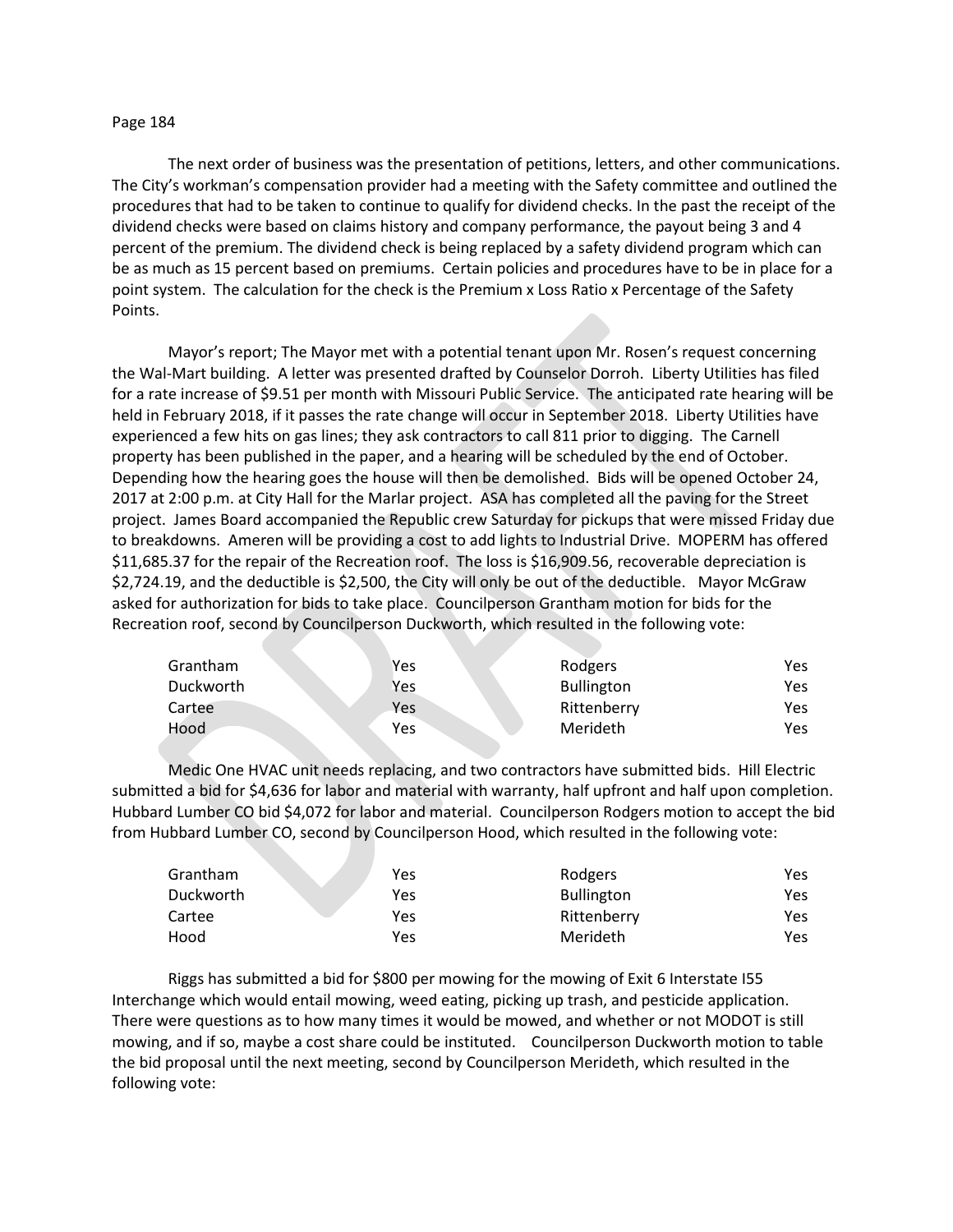| Grantham  | Yes | Rodgers           | Yes |
|-----------|-----|-------------------|-----|
| Duckworth | Yes | <b>Bullington</b> | Yes |
| Cartee    | Yes | Rittenberry       | Yes |
| Hood      | Yes | Merideth          | Yes |

Councilperson Bullington amended the motion for a budget amendment for the HVAC unit for Medic One to be taken out of Sales Tax Capital Improvement, second by Councilperson Duckworth, which resulted in the following vote:

| Grantham  | Yes | Rodgers           | Yes  |
|-----------|-----|-------------------|------|
| Duckworth | Yes | <b>Bullington</b> | Yes  |
| Cartee    | Yes | Rittenberry       | Yes  |
| Hood      | Yes | Merideth          | Yes. |

Ameren has agreed to donate 10 LED light replacements where there are existing CV lights. The Mayor asked for the assistance of the Street committee to choose where. Shady Lane is a very dark street and the cost for putting up a light pole would be \$2,294.90, which would come out of Street maintenance. Councilperson Hood motion to accept, second by Councilperson Cartee, which resulted in the following vote:

| Grantham  | Yes | Rodgers           | Yes |
|-----------|-----|-------------------|-----|
| Duckworth | Yes | <b>Bullington</b> | Yes |
| Cartee    | Yes | Rittenberry       | Yes |
| Hood      | Yes | Merideth          | Yes |

Councilperson Rittenberry presented the minutes from the Airport board meeting. The board voted on refunding a deposit of \$125 for someone that had a hanger in Caruthersville and Dyersburg, and had to choose which one to keep. There was also a vote to increase the hanger rent to \$150 rather than the \$125 per month, but if paid for a year the fee would be cheaper at \$1,500 per year starting January 1, 2018. The credit card machine is inoperable on the self-service pump; fuel availability is only during business hours. Jerry Davis will be making contact to get the credit card machine on the pump fixed.

Chief Tony Jones reported that the investigation was ongoing with the West Haven homicide. There have been a lot of burglaries, breaking in of cars, and homes. A lot of the merchandise has been recovered, and perpetrators apprehended.

Fire calls from September 23, 2017 through October 2, 2017 are as follows: 9/23/17; Vacant house set on fire a total loss, 9/25/17; Landing zone set up on Save A Lot parking lot for a helicopter, 9/26/17; Gas line struck on Carroll by construction crew, 9/29/17; Grass fire on Truman. Fire Prevention Week starts next week. The Fire department will visit all area schools to conduct fire prevention education. There were 2 fire inspections conducted at Probation and Parole and DAEOC Head Start. A fire drill was also conducted at Head Start. The training for the month of September was tanker operations and drafting techniques.